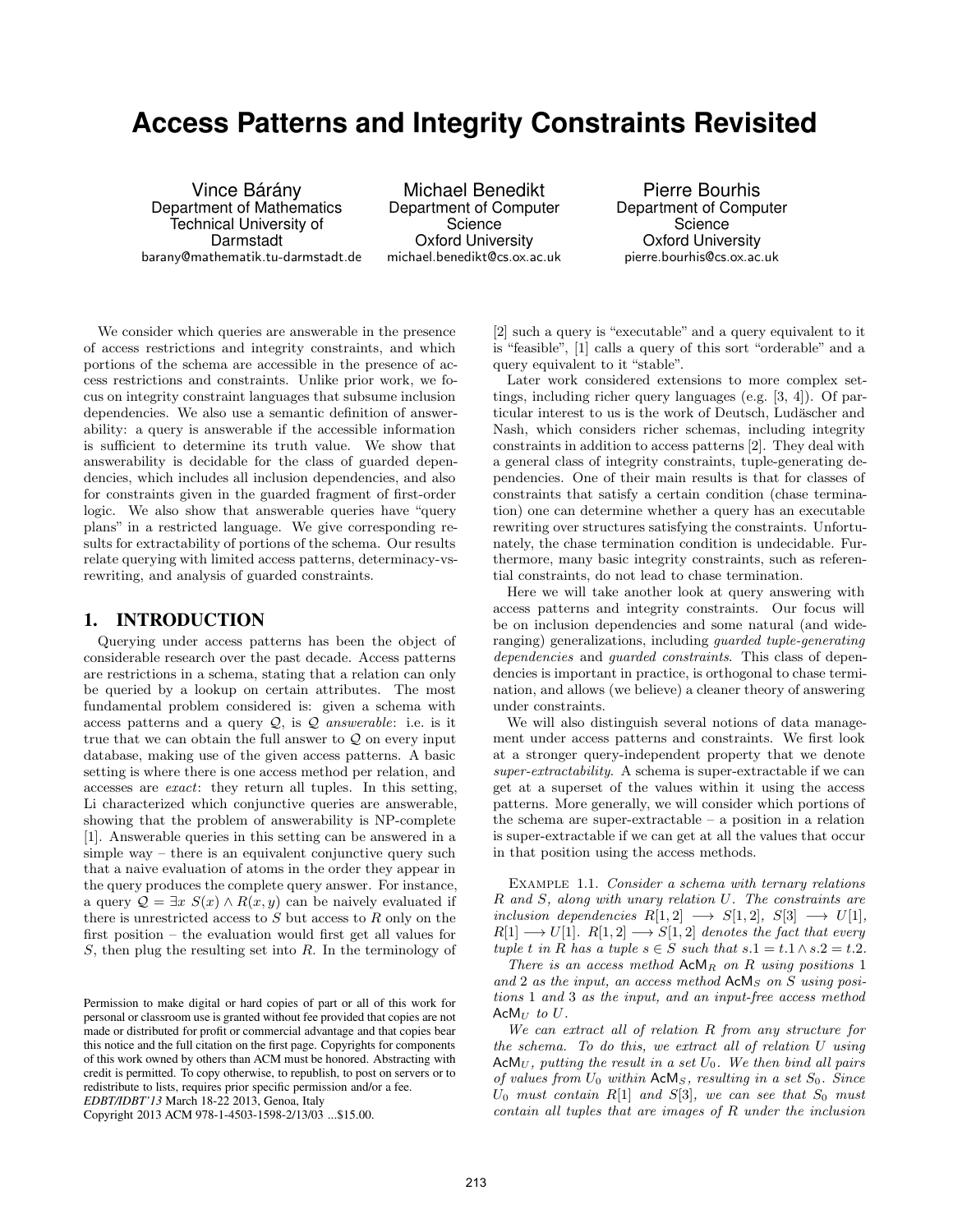dependency from  $R$  to  $S$ , i.e. the projection of  $S_0$  onto the first two components must contain  $\pi_{\#1,\#2}R$ . Thus if we take all pairs of values from  $S_0$  and plug them into  $A c M_R$ , we will  $obtain the full value relation R. In our terminology we state$ that every position of  $R$  is super-extractable (see Section 3) for the precise definition of super-extractability).

Super-extractability is not necessary for query answering, but it is clearly a desirable property, and it allows certain issues in the interaction of constraints and access patterns to be neglected. We will also investigate a variant of superextractability which states that we can determine exactly which values are in a given portion of the schema (we say that the corresponding position is extractable).

We then turn to query answering under schemas that include access patterns and constraints. We distinguish several notions of what it means to answer a query under a schema. The first is semantically defined: a query is accessdetermined if the information we can obtain by extracting all the accessible facts is sufficient to determine the truth value of the query. We will show that this property is decidable for a large class of constraints, and that when a query is access-determined we have an algorithm for answering it that has low complexity in the size of the database.

Example 1.2. Suppose our schema has a binary relation A, a ternary relation B and inclusion dependencies:  $A[1,2] \longrightarrow$  $B[1,2]$  and  $B[2,3] \longrightarrow A[1,2]$ . The access methods in the schema give the ability to freely query relation B, but only the ability to do membership tests on A.

The query  $\mathcal{Q} = \exists y A(x, y)$  is access-determined, since we can obtain the full picture of relation B, and using the first inclusion dependency and the membership test, determine all of relation A.

The second inclusion dependency is not critical for this reasoning. However, the two dependencies together are cyclic, so any algorithm based on "chasing until termination" – roughly, trying to enumerate all the consequences of the query under the dependencies (e.g.  $[2]$ ) – will not terminate.

We compare this semantic notion to the syntactic notion of answerability. We define a general notion of "accessrewritability" for a query under access restrictions and constraints – a query is access-rewritable in a logic if it can be evaluated by running a query in the logic on the accessible data. We show that for guarded constraints, any query that is access-determined has an access-rewriting in first-order logic.

EXAMPLE 1.3. Consider a schema with unary relations A, B, D and a binary relation C and the integrity constraint:  $\forall x[A(x) \leftrightarrow (D(x) \land (\forall y \ C(x,y) \rightarrow B(y)))]$ , which states that the predicate A is a view defined exactly by the formula  $D(x) \wedge (\forall y \; C(x,y) \rightarrow B(y)).$ 

There are input-free accesses on  $C, B$  and  $D$ , but on  $A$ there is only an access method requiring a value for the first position.

Consider the query  $\mathcal{Q} = \exists x A(x)$ .  $\mathcal{Q}$  is access-determined, since we can access completely all relations in the definition of the view A, and thus use the constraint to get all values of  $A(x)$ . It is easy to see that Q is not equivalent to any executable conjunctive query or even to a union of conjunctive queries. In our sense, Q is rewritable as:  $\exists x D(x) \land$  $(\forall y \ C(x, y) \rightarrow B(y)).$ 

Our results on rewriting for guarded constraints will make use of tools developed for the recently-defined guarded negation fragment [5].

We also show that for restricted classes of constraints we get a rewriting as a positive existential first-order formula, which will correspond to the notion of rewritability used in all earlier work. For instance, our methods will allow us to determine that the query in Example 1.2 is access-rewritable, with the rewriting being  $\exists xy B(x,y)$ .

Putting all of our results on query answering together, we get a new method for showing that queries are stable in the presence of integrity constraints. We examine the complexity of finding the rewritings for each considered subclass.

In summary our contributions are:

- Algorithms for determining whether a portion of the schema can be extracted by using the given access methods, exploiting the constraints.
- Results showing that when a position can be extracted, there are very simple "static extraction plans" that can perform the extraction.
- Matching upper and lower bounds on the complexity of extraction for guarded constraints, guarded tuplegenerating dependencies, linear guarded (aka LAV) dependencies, and inclusion dependencies.
- Algorithms for determining whether a query is "semanticallyanswerable" (access-determined), along with complexity bounds.
- Results that show that when a query is access-determined it has a rewriting in a restricted class.

Our results shed light on the relationship between semantic implication and rewriting in the context of access restrictions, and also relate work on access restrictions to recent work on interpolation and decidability for restricted logics [5, 6, 7].

Organization: Section 2 gives the basic definitions. Section 3 deals with extractability, while Section 4 deals with access-determined queries. Section 5 explains the connection with prior work.

## **2. DEFINITIONS AND PROBLEM STATE-MENT**

Schemas, structures, and access paths. Throughout this work we deal with schemas that consist of:

- relations, each with a given arity; a number bounded by the arity of relation  $R$  will be called a *position* of R. For simplicity we assume that each position of each relation can store data of some fixed infinite datatype, say integers.
- integrity constraints, to be described below
- access methods, each consisting of a relation symbol R and a set of positions of R, the input positions of the method. Unlike most prior work, we allow multiple methods per relation. We also allow the possibility that a relation has no accesses – i.e. we can learn about the values of such a relation only via integrity constraints with other relations.

A structure I for S is defined as usual ([8]), consisting of a set  $dom(I)$  (the domain) along with a mapping taking each relation symbol R in the schema to a relation  $I(R)$  on D having the arity of  $R$ . Since our schemas include constraints, if we say I is an S-structure we will mean that the constraints in S hold in I. We will often use the basic terminology of model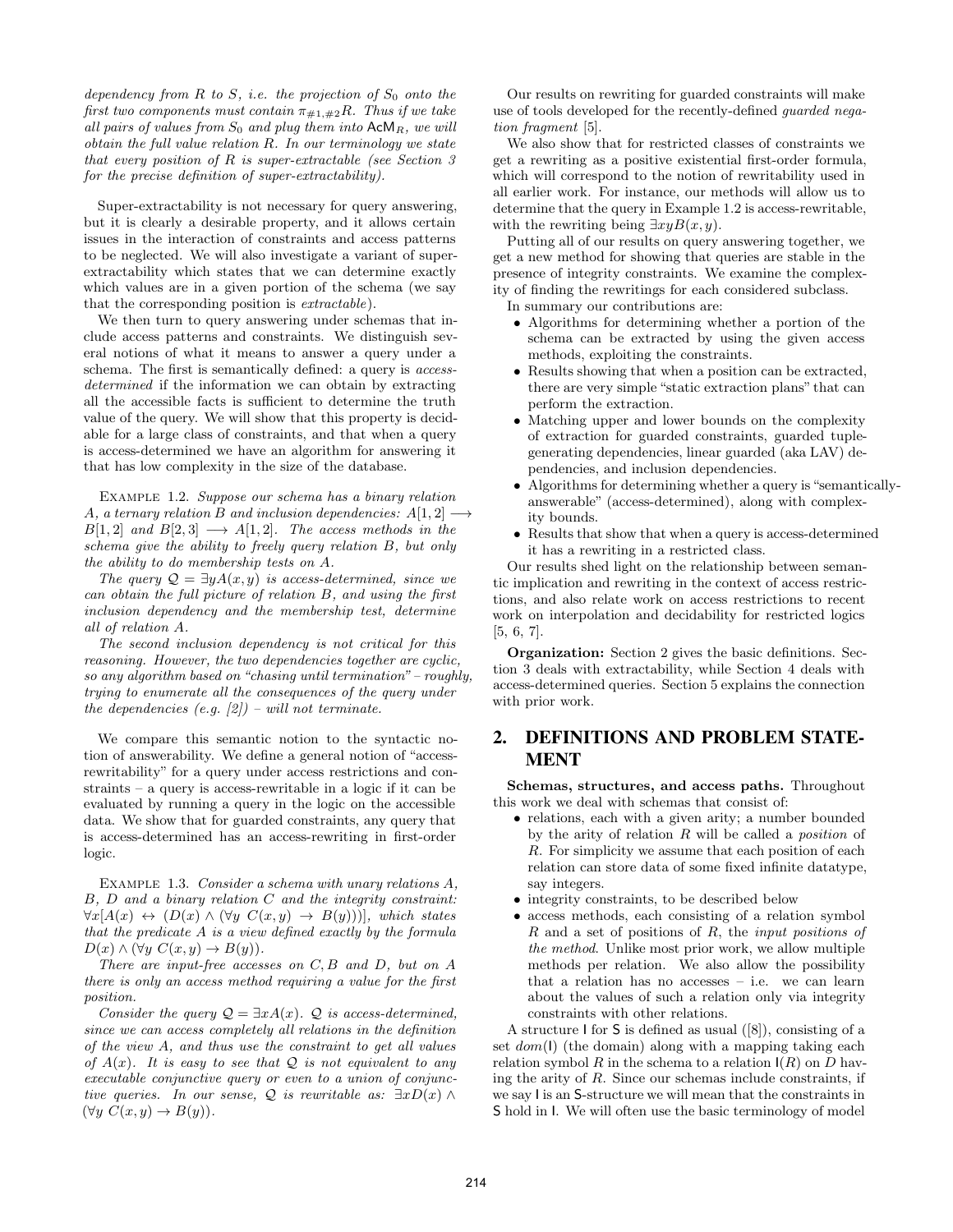theory, including the various notations for saying that a formula holds given a valuation and a structure. We say that a structure is a model of a sentence, meaning that it satisfies the sentence according to the usual semantics of first-order logic. The vocabulary of a structure is the set of relations it interprets. A reduct of a structure to a subset  $V_0$  of its vocabulary is obtained by removing all of the predicate symbols outside the vocabulary. The expansion of a structure is formed by adding on relations for new symbols, leaving the interpretations in the original vocabulary the same.

When we talk about a structure for a schema S consisting of constraints and access restrictions, we will mean by default a finite structure. However, in our results we will consider only integrity constraint languages where the restriction to finite structures is not critical, and thus statements of the form "on every structure ...", can generally be interchanged with "on every finite structure . . ." without changing the truth value of the results.

An access consists of an access method to some relation R of the schema and a binding of the input positions of the method to values. The output of such an access on a structure I is the set of all tuples in  $I(R)$  that project onto the binding. Given a structure I and a set of seed constants  $C_0$ , a valid access path (for  $S$  and  $C_0$ ) is a sequence of accesses  $a_i$ and (alternating) outputs  $o_i$  such that all values in the input binding of  $a_i$  occur in the output of an earlier  $a_i$  or are constants of  $C_0$ . We often drop the qualifier "valid" for brevity, and just refer to an access path. The set of constants  $C_0$  can be considered a parameter in accessibility problems. However it can be easily shown that adding constants other than those in the constraints and the queries under consideration (e.g. for query-answering problems) does not make any difference in the problems we consider, given our assumptions on the schema (only integer attribute datatypes). Hence we will always take  $C_0$  to be the constants in the constraints unioned with constants in the query (for query answerability). It is easy to modify our results for schemas in which the attributes can be of enumerated type.

An access path is a way of getting information about a particular structure. We will be interested in the ability to perform some task (e.g. answering a query) that requires finding an access path in every structure satisfying the schema. An important question is: when this is possible, can we get some convenient static description of the access path that is required in each structure. Generalizing the notion of Chang and Li [9] to the case of multiple-accesses per relation, we define a conjunctive query  $\mathcal{Q} = \exists \vec{x} \bigwedge_{i \leq n} A_i$  to be *executable* if there are access methods  $\mathsf{AcM}_i$  on the relation of atom  $A_i$ such that for every  $i \leq n$  and for each variable x that occurs in  $A_i$  within input positions of  $AcM_i$ , there is  $j(x) < i$ such that x occurs in  $A_j$  in a non-input position of  $AcM_j$ . On any structure, we can generate an access path  $P_k$  that implements  $\mathcal{Q}_k = \bigwedge_{i \leq k} A_i$  by induction on k, where in the inductive step we  $\overline{\text{add}}$  on all accesses that bind input positions of  $AcM_i$  in which a variable x of  $A_i$  occurs with values from  $P_{j(x)}$ , while positions where  $A_j$  has a constant c, c is put in the binding. An executable conjunctive query equivalent to  $\mathcal{Q}(x_i) = \exists x_1 \dots x_{i-1} x_{i+1} \dots x_n R(x_1 \dots x_n)$  will be called a *static extraction plan* for  $R[i]$ .

A structure  $I'$  is *consistent* with an access path  $p$  of the form  $a_1, o_1 \ldots a_i, o_i$  and schema S if I' satisfies the constraints in the schema and for each access  $a_i$  in p the output  $o_i$  of  $a_i$  in p is the same as the output of  $a_i$  on I'. A boolean

query  $Q$  is *certain* after access path p if it is true on every structure consistent with  $p$ . Likewise, we say  $\mathcal{Q}$  is *inconsis*tent after path p if it is false on every consistent structure.

Constraints. The most general class of constraints we will look at are sentences of the *guarded fragment*  $GF$  [10]: given any signature consisting of relations and constant symbols only, that is the fragment of first-order logic built up from atomic formulas via boolean connectives and guarded existential quantification  $\exists \vec{y}~R(\vec{x}, \vec{y}) \wedge \phi(\vec{x}, \vec{y})$ , where  $\vec{x}, \vec{y}$  contain all free variables of  $\phi$ . From the definition, one easily sees that GF is also closed under guarded universal quantification  $\forall \vec{y} \; R(\vec{x}, \vec{y}) \rightarrow \phi(\vec{x}, \vec{y})$ . GF contains all inclusion dependencies, and also contains constraints with other quantifier alternation patterns, such as the constraint in Example 1.3.

The class of *guarded dependencies*, **GTGD** consists of sentences of the form:

$$
\forall \vec{x} R(\vec{x}) \land \phi(\vec{x}) \rightarrow \exists \vec{y} \bigwedge_j R'_j(\vec{x}, \vec{y})
$$

where  $\phi$  is a conjunction of atoms (possibly empty) and each R and  $R'_j$  are atoms (possibly with repeated variables). Linear-guarded dependencies, LinGDep, introduced in [11] represent a special case in which  $\phi$  is empty: that is, the left-hand side of the implication is simply an atom.

The most restricted class of constraints we consider here is that of inclusion dependencies (ID), which are, of course, linear-guarded dependencies whose right-hand side has a single atom, with no repeated variables in atoms. Thus, ID ⊂ LinGDep ⊂ GF .

We do not have  $GTGD \subseteq GF$ , but we can transform every GTGD sentence to a GF sentence that behaves similarly: we simply add an additional "dummy guard relation" covering the head of each clause. We will show directly that all the results we get for GF carry over to GTGD.

Super-Extractability. The first problem we study is, informally: what subset of the data can we obtain from a database in advance of querying? Can we get all the data in a given relation? Can we get all the data in a given position of a relation? Here we are interested in finding out whether one can obtain all the values that occur in a particular position of a relation  $R$  through repeated and nested invocation of the access methods at hand. This is a trivial notion without integrity constraints – the only way we can extract all the data from a position is if we have an input-free access on that relation. But in the presence of integrity constraints the notion is non-trivial: if we have an inclusion constraint from  $R$  to  $S$ , then we may be able to get data from  $R$  by getting it from S.

We will consider the ability to get a superset of the values, resulting in the notion of super-extractability, which we now explain in detail. Given a schema  $S$ , a position i of relation R and a finite structure I we say  $R[i]$  is super-extractable on I if every value v of  $\pi_i(I(R))$  is an accessible value of I; that is there is a valid access path  $p$  where  $v$  occurs in one of its outputs.  $R[i]$  is super-extractable (over S) if it is super-extractable on every structure I satisfying S.

Given a value  $v$  in a structure I satisfying  $S$ , the *extraction* depth of  $v$  is the shortest valid access path that returns  $v$ (and is infinite otherwise). For a super-extractable position  $R[i]$ , we say the extraction depth of the position is the supremum over all finite structures I of S and all values v in  $R[i]$ of the extraction depth of v.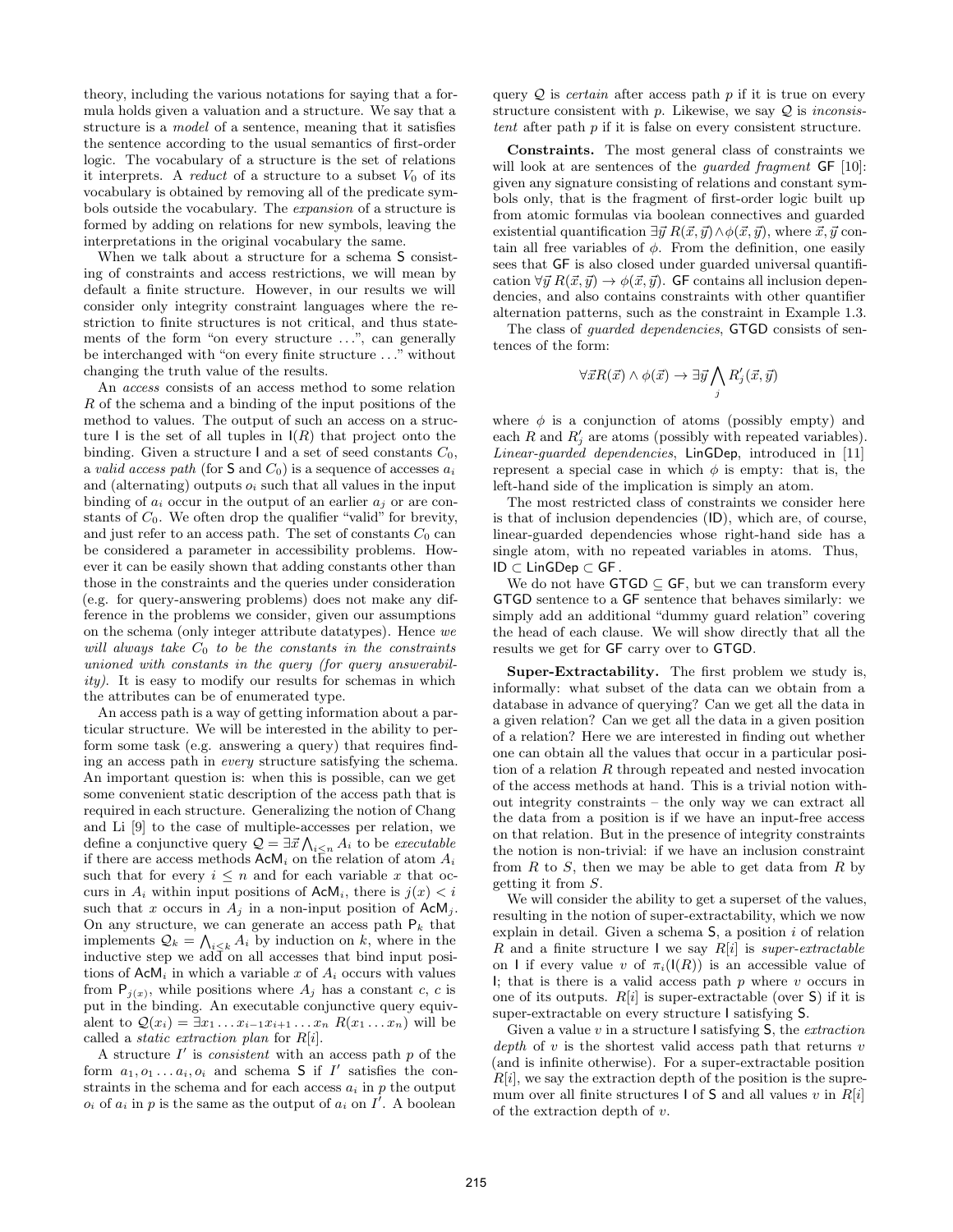If the extraction depth of  $R[i]$  is some  $k < \infty$ , then it is easy to see that performing the concatenation of all access paths of length k will yield a substructure where all values of  $R[i]$  are present. Also note that if  $R[i]$  has a static extraction plan, then the extraction depth is finite, and is bounded by the length of the plan.

If  $R[i]$  is super-extractable, we can obtain (a superset of) all the values in the  $i^{th}$  projection, but we may not be able to determine whether a value is in the projection or not. For example, consider a schema with binary relation  $R$  and unary relation  $T$ . Suppose we have an inclusion dependency  $R[1] \longrightarrow T[1]$  and T has an input-free access. Then  $R[1]$  is super-extractable, since we get all of its values by querying  $T$ . However we will not know whether these values are actually in  $R$  or not. Later in the paper we will consider a variant of super-extractability, *extractability*, that tells exactly which values are present.

Query answering I: semantic answering. We now look at boolean conjunctive queries Q, and discuss what it means to answer  $Q$  in the presence of constraints and access patterns. Unlike prior work ([2]) we start with a semantic notion of answerability. Informally, a query is answerable with respect to S if on every structure conforming to S we can extract enough information to determine the satisfaction of Q.

 $Q$  is access-determined on I (with respect to S) if there is a valid path  $P$ , such that  $Q$  is either inconsistent or certain after  $P$ : in this case we say that "P witnesses that  $Q$  is accessdetermined on  $\mathsf{I}$ ". We say  $\mathcal Q$  is access-determined on  $\mathsf S$  if it is access-determined on every finite structure I satisfying S.

We can restate being access-determined using the following terminology: the *accessible substructure* of a structure I is the structure I ′ for the vocabulary of I such that for any relation R in the vocabulary, a tuple is in  $\mathsf{I}'(R)$  iff it is returned by an access to  $R$  in a valid access path in  $\mathsf{I}$ . The domain of the structure is the union of all values occurring in such tuples. We also say that  $I'$  contains exactly the  $ac$ cessible facts of  $R$ , and refer to it as the "accessible part of  $\mathsf{I}$ ", writing AccessiblePart(I). For a number  $k$ , the  $k$ -accessible substructure is similarly defined as the structure containing all facts that are extractable using a path of size at most  $k$ .

Note that if S contains at least one access method for every relation, then for any structure I, the accessible substructure of I is the induced substructure obtained by restricting I to the accessible values, where these are the values that occur in the output of some valid access path.

The following lemma rephrases being access-determined in this terminology:

LEMMA 2.1.  $Q$  is access-determined iff for any two finite structures  $I_1, I_2$  for the schema S, if they have the same accessible substructure then either both of them satisfy Q or neither of them do.

PROOF. Suppose  $Q$  satisfies the condition above, and let I be a structure where  $Q$  holds. Let P be a path that includes all valid accesses on  $\mathsf{I}$  (such a path clearly exists). Then  $\mathcal{Q}$  is certain after P, since any structures agreeing on P will have the same accessible substructure as  $I$ . If  $Q$  does not hold in I the same argument shows that Q is inconsistent after P. Thus  $Q$  is access-determined.

Conversely, suppose  $\mathcal Q$  is access-determined, and let  $I_1, I_2$ be two structures of the schema sharing the same accessible substructure. Let  $P$  be a path such that  $Q$  is either inconsistent or certain after P. We can take P to contain all valid accesses on  $I_1$ . The hypotheses imply that performing the same accesses as in  $P$  on  $I_2$  must give the same result. Thus if  $Q$  is certain after P on  $I_1$ , the same must be true on  $I_2$ , and similarly if  $\mathcal Q$  is inconsistent.  $\Box$ 

An a priori weaker condition considers only substructures on which the query is true: on every valid structure I on which  $Q$  holds, there is a valid path  $P$  on I such that  $Q$  is certain after P. We say "a priori weaker", since it is easy to see that these are equivalent (e.g. using the lemma above). We will thus use this definition interchangeably with the others.

Query answering II: answering a query with bounded information. In our definition of answering above, we required only that the answer to the query can be determined by some path, but the length of this path may be unbounded. It is easy to see that, as with super-extraction, we may need paths of unbounded length, since we may need to put in each output of some initial access. We will thus look for situations in which the answer to a query must be known after all access paths of a given length are explored.

We say  $Q$  has answering depth  $k$  if for any finite structure I for the schema if we let  $p$  be the concatenation of all valid paths of length at most  $k$ , then  $Q$  is either certain or inconsistent after  $p$ . We also say that  $Q$  is  $k$ -access-determined in this case. Again it is sufficient to check that when Q holds in the structure, it is certain after all paths of length  $k$  are tested.

Query answering III: rewritings. The notion of accessdeterminacy is semantic, in that the plan only gets enough information to answer the query – it does not tell how to effectively obtain the answer itself. If  $Q$  is access-determined, then to answer it we can perform all the valid accesses on a structure I until a fixed point is reached, at which point we know that the query must either be certain or inconsistent after that resulting path  $p$ . Checking whether  $Q$  is certain or inconsistent on a structure is a matter of "query answering with respect to integrity constraints": the constraints being the integrity constraints in the schema and the constraints expressing that the target structure must be consistent with  $p$ . Here query answering with constraints means checking whether a query is implied by the constraints and the facts holding in a particular structure. It is known that for guarded constraints this problem is 2EXPTIME-complete [7]. We will present a superior method for answering an answerdetermined query, based on rewritings.

Prior work [9, 3] has considered syntactic notions of answerability, restricting to the setting where there is a single access per relation. There the focus has been on unions of conjunctive queries that are executable – those that are the union of executable CQs, where executability is as defined previously.

We will consider a more general version of rewritability, allowing querying over the accessible substructure. For a logic L whose vocabulary consists of predicates in the original schema S, a query  $Q$  is L access-rewritable for schema S if there is a query  $\mathcal{Q}'$  in L such that for all finite structures I satisfying  $S$ ,  $Q$  is true in I iff  $Q'$  is true in the accessible substructure of l. For a number k, a query  $\mathcal Q$  is L, k-accessrewritable for schema S if there is a query  $\mathcal{Q}'$  in L such that for all finite structures I satisfying  $S$ ,  $Q$  is true in I iff  $Q'$ is true in the k-accessible substructure of I. Since this is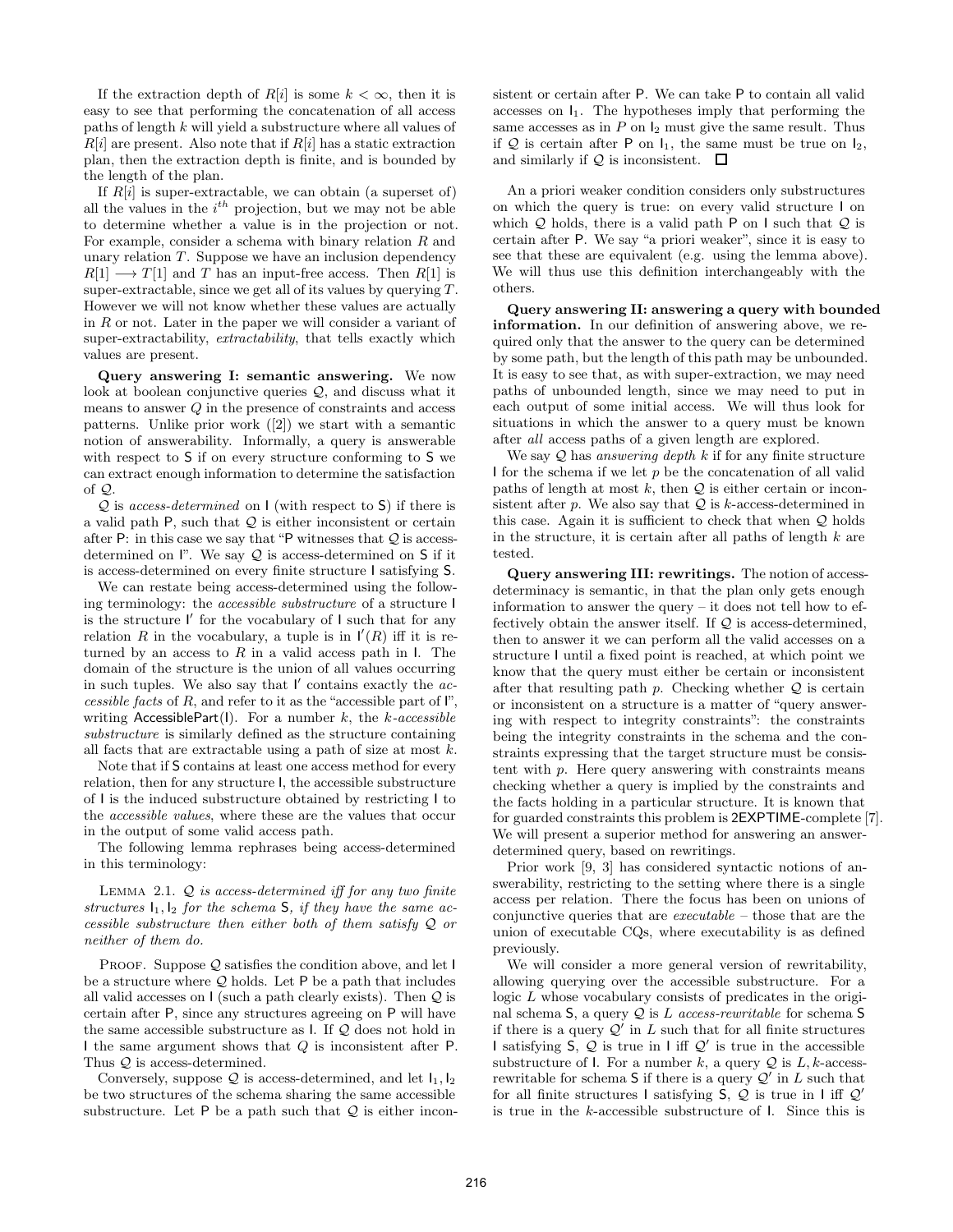the major kind of rewriting we consider in the paper, we will generally drop the prefix (access-), and just refer to  $L$ rewritable,  $L, k$ -rewritable, etc.

Example 2.2. Consider Example 1.3. The query is FOaccess-rewritable, and is in fact FO, 1-rewritable, since we can obtain the answerable part with paths of length 1. Indeed, it is GF, 1-access-rewritable, since the rewriting is in the guarded fragment.

Li and Chang [9] initiated the study of rewritability. They prove that in the absence of constraints answerability is equivalent to rewritability. This was extended by Nash and Ludäscher [3] to unions of conjunctive queries. Nash and Ludäscher use the terminology "executable" as we do, and use "feasible" for what we term rewritable. We will show (Proposition 4.18) that  $\exists^+$  FO, k-access-rewritability corresponds to feasibility in the sense of [3], where  $\exists^+$  FO is positive existential first-order logic.

#### **3. SUPER-EXTRACTABILITY**

We will study which relation positions are super-extractable, beginning with schemas in which constraints are sentences in the guarded fragment, our largest constraint class. We will show that we can decide super-extractability for this class, and that for super-extractable positions we can perform the extraction in a particularly simple way.

We then turn to more restricted classes starting with inclusion dependencies and then expanding to more general classes. In those cases we show that we can decide superextractability more efficiently.

Our definition of super-extractability allows us to overestimate the data in a given position. We discuss getting "the best" extraction plan – one that gives the most precise over-estimate.

Super-extractability for guarded constraints. Our first observation is that super-extractability is decidable for constraints in the guarded fragment. We will make use of the following fundamental results of Grädel:

Theorem 3.1. [10] One can decide whether a guarded fragment sentence has a model in 2EXPTIME, and the problem is complete for 2EXPTIME. When the arity is bounded, the complexity becomes EXPTIME-complete. Furthermore, any guarded fragment sentence that has a model has a finite model.

We now recall (e.g. from [2]) the usual "axioms" for a set of access methods. Given a set of access methods AM over relations S, we consider a conjunction  $\phi_{AM}$  over the schema S <sup>+</sup> consisting of S and an additional relation AccVal. For each access method  $a \in AM$  with relation R and for each position j of R,  $\phi_{AM}$  has the conjunct:

$$
\phi_{a,j} = \forall \vec{x} \left( R(\vec{x}) \land \bigwedge_{i \in Input(a)} AccVal(x_i) \right) \to AccVal(x_j) .
$$

These are guarded dependencies that can also be directly rewritten in GF. In addition,  $\phi_{AM}$  has conjuncts stating that constants are accessible. Note that all of these conjuncts are guarded. Let  $con(S)$  be the constraints in schema S.

We now show:

CLAIM 3.2. Position  $i$  of relation  $R$  is super-extractable  $iff \psi = con(S) \wedge \phi_{AM} \wedge \exists \vec{z} R(\vec{z}) \wedge \neg AccVal(z_i)$  is unsatisfiable.

PROOF. Suppose  $R[i]$  is not super-extractable. Then there is a structure I and a tuple  $\vec{c} \in I(R)$  such that  $c_i$  is not returned in any valid access path. Expand I by letting  $AccVal(x)$  hold of any value that is returned by a valid access path on I; then the resulting structure witnesses the satisfiability of the sentence  $\psi$  above.

In the other direction, suppose  $\psi$  is satisfiable by some structure I. By the finite model property of the Guarded Fragment I can be taken to be finite. Let  $A_1$  be  $I(\text{AccVal})$ and  $A_0$  be a set of tuples for the relation AccVal obtained by using the sentences  $\phi_{a,j}$  above as Datalog rules, and taking the usual least fixpoint semantics. Then  $A_0$  is contained in  $A_1$ , since  $A_1$  is a fixpoint. If we replace  $A_1$  by  $A_0$  in I, we do not change the truth value of  $\psi$ , since  $con(S)$ does not mention the predicate AccVal and the other conjuncts are monotone as AccVal decreases (since each conjunct in  $\phi_{AM}$  quantifies only universally over AccVal and the other conjunct quantifies existentially over ¬AccVal). The resulting structure thus serves as a counterexample to superextractability.  $\square$ 

We thus have:

THEOREM 3.3. For any schema with all constraints in the guarded fragment, one can decide whether a position is super-extractable in 2EXPTIME. Conversely, the problem is 2EXPTIME-hard.

The hardness follows from prior results on satisfiability, because in the absence of accesses, a position is super-extractable (vacuously) exactly when the constraints are inconsistent.

We can also conclude that the extraction depth is finite:

THEOREM 3.4. For any schema consisting of guarded fragment constraints, for any position i in relation  $R$ , if  $R[i]$  is super-extractable then it has finite extraction depth.

PROOF. Suppose  $R[i]$  has extraction depth above k for every number k. There is a sentence  $\phi_k$  of first-order logic over the relational schema that asserts this, hence by the compactness theorem there is a model M (not necessarily finite) for the relations in the schema, and an element  $v$  in  $\pi_i[R]$  in M such that no valid (finite) access path extracts v. Let  $M'$  expand  $M$  by letting AccVal be the set of elements obtainable via a finite access path.

Then  $M'$  is a model of the extraction axiom  $\psi$  of Claim 3.2, hence by that claim  $R[i]$  is not super-extractable.  $\square$ 

Super-extractability for dependencies. We now look at cases where we can get a better extraction algorithm.

We review the well-known *chase* algorithm in the general context of "tuple generating dependencies", that is, constraints of the form:

$$
\forall \vec{x} \; \phi(\vec{x}) \rightarrow \exists \vec{y} \; \phi'(\vec{x}, \vec{y})
$$

where  $\phi$  and  $\phi'$  are conjunctions of atoms from a relational signature.

Given a structure I and schema S consisting of tgds only, the *chase sequence* is a sequence of structures  $\langle C_n \rangle$  in the vocabulary of S expanded with the predicate AccVal, defined as follows:

- $\bullet \, C_0 = 1$
- $C_{n+1}$  is formed from  $C_n$  by applying a "chase step" with respect to the dependencies and accessibility axioms of  $\phi_{AM}$  from Section 3 to every structure  $I \in$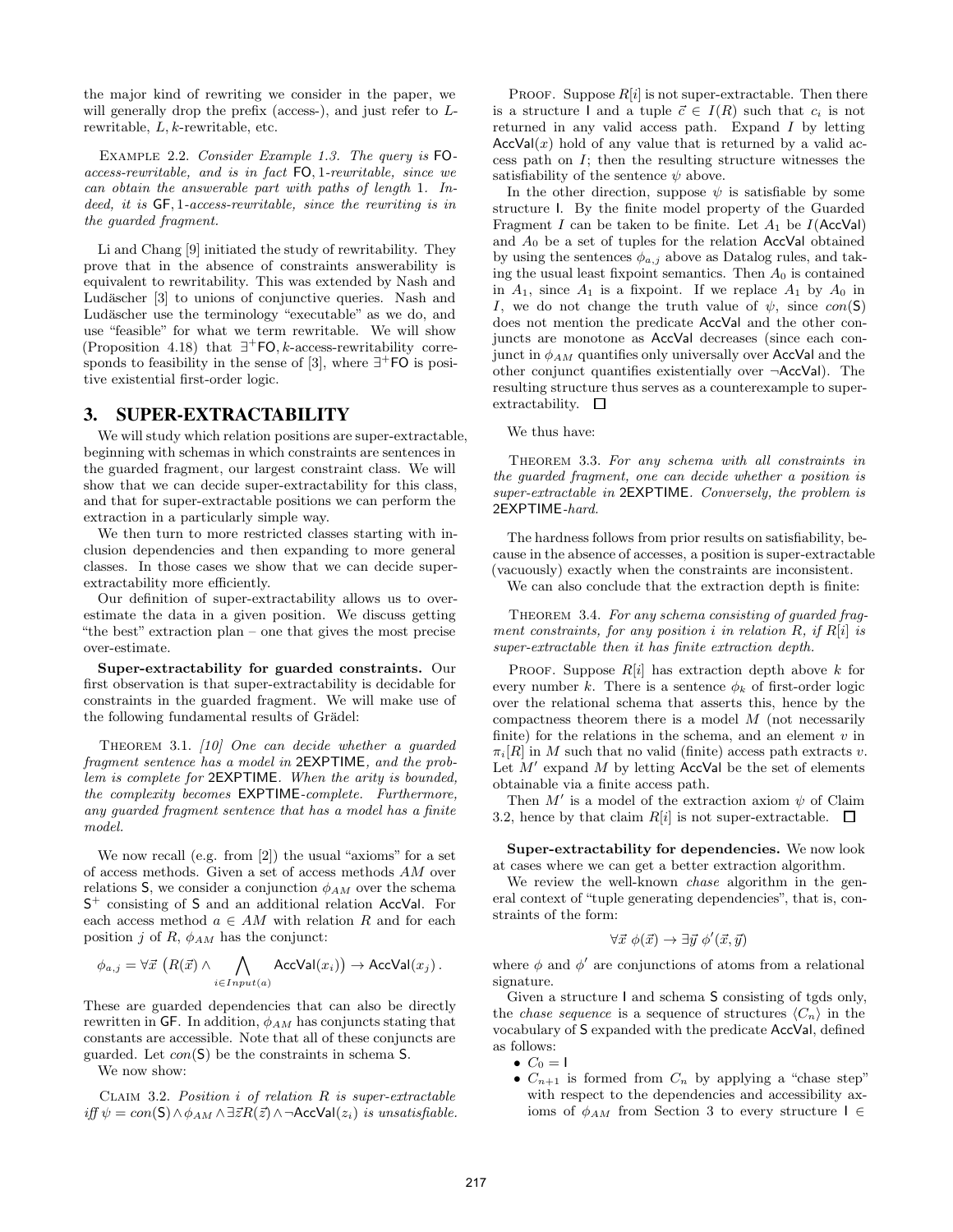$C_n$ . A chase step is defined exactly analogously in the classical case (see e.g. [12], for inclusion dependencies, and [13] for extensions to (positive) dependencies): In a single chase step, applied to structure I, for every  $\vec{c} \in I$  that satisfies  $\phi(\vec{c})$  but where  $I, \vec{c}$  does not satisfy  $\exists \vec{y} \phi'(\vec{x}, \vec{y})$ , we create a new tuple  $\vec{d}$  and add facts so that  $I, \vec{c}, \vec{d} \models \phi'(\vec{x}, \vec{y}).$ 

We denote the union of the  $C_n$  by Univ(Sch, I), referring to it also as the chase structure or universal structure. It is easy to see that it is uniquely defined up to isomorphism.

We will consider how the chase simplifies the analysis of super-extractability.

Consider the structure consisting of just fact  $R(c_1, \ldots, c_n)$ , where  $\vec{c}$  is a tuple of distinct constants, and the schema  $S^+$ above – i.e. the original dependencies plus the "axioms" for the accessibility predicate. Then we claim :

CLAIM 3.5. If all dependencies are guarded, then  $R[i]$  is super-extractable iff the value  $c_i$  is an accessible value in the chase structure iff  $AccVal(c_i)$  holds in the chase structure. Furthermore, the extraction depth of  $c_i$  in the chase structure bounds the extraction depth for  $R[i]$ .

PROOF. We prove only the first part. If  $R[i]$  is superextractable, then finite controllability of the chase for guarded dependencies [14, 7] yields that the axioms unioned with  $R(\vec{c})$  imply AccVal(c<sub>i</sub>), and thus in particular AccVal(c<sub>i</sub>) holds in the chase structure. It is easy to see that this implies that  $c_i$  is an accessible value in the chase structure. On the other hand, suppose  $c_i$  is an accessible value in the chase structure; clearly  $AccVal(c_i)$  will then hold in the chase structure. If we have an arbitrary finite model  $I$  of the theory above (including  $R(\vec{c})$ ), there is a homomorphism of the chase structure into I, and hence  $AccVal(c_i)$  holds in I, and  $R[i]$  is super-extractable.  $\Box$ 

Thus we have seen that it suffices to analyze the chase structure.

We now restrict further to constraints where both left- and right- hand sides are guarded; note that the "accessibility axioms" can be taken to be of this form. Let GS be the set of guarded facts over a collection of distinguished constants  $d_1 \ldots d_n$ , where *n* is the maximal arity of relations in S: here guarded means that the set includes a fact  $R$  containing all  $d_i$ . For  $G_1, G_2 \in$  GS, let  $G_1 \rightarrow_{\text{CH}} G_2$  denote the fact that starting with a structure where the  $\vec{d}$  satisfy  $G_1$  and applying some sequence of chase steps, we get to a structure satisfying  $G_2$ .

Let  $EV = \{(G_1, G_2) \in GS \times GS, G_1 \rightarrow_{CH} G_2\}$ . Consider the set  $EV_0$  containing all pairs of the forms: 1.  $(G, G \cup$ AccVal $(d_j))$ , where  $G$  contains  $R(\vec{d})$ , AccVal $(d_{m_1})$  . . . AccVal $(d_{m_n})$ and there is an access on R with input positions  $m_1 \ldots m_n$ 2. Pairs  $(G, G')$  with  $G' \subseteq G$ .

We claim that  $EV$  is formed from the set  $EV_0$  by closing under the following rules:

• Suppose  $G_1(\vec{d}) \in \mathsf{GS}$ , and  $G'_1(\vec{e})$  is the result of applying a chase step to  $G_1$ , where  $\vec{e}$  contains all values appearing in generated facts that are either from  $\vec{d}$  or created in the chase step; note that our requirement on the dependencies implies that the number of such values is at most  $n$ , the maximal arity of a relation in the schema. Suppose  $G''_1$  results from applying to  $G'_1$  a renaming f of  $\vec{e}$  to  $d_1 \ldots d_n$ ,  $(G''_1, G''_2) \in \text{EV}$ , and

 $G_2$  is the result of applying  $f^{-1}$  to  $G''_2$ . Then we can conclude that  $(G_1, G_1 \cup G_2 \restriction \vec{d}) \in \text{EV}.$ 

• If  $(G_1, G_2) \in \text{EV}, (G_2, G_3) \in \text{EV}, \text{ then } (G_1, G_3) \in \text{EV}.$ Above  $G_2 \upharpoonright \vec{d}$  refers to the facts in  $G_2$  which mention only values in  $\vec{d}$ .

To see this, consider a pushdown automaton whose stack contents are elements of GS, with the  $\vec{d}$  annotated with a partial function to a copy  $\vec{d'}$ , indicating their correspondence with variables in the previous stack. The transitions of the PDA correspond to applications of the chase. We have a push rule that corresponds to applying a dependency to any guarded set of facts, producing new facts over the set of constants but with a correspondence to the old constants. In the special case of the rules corresponding to access patterns, we have a swap rule that takes any guarded set of facts and adds on the facts derived by the access methods, leaving the mapping the same. We have a pop-and-swap move that pops the top of the stack while moving down all new facts that hold on the shared variables between the top two stacks. It is easy to verify that  $G_1 \rightarrow_{\text{CH}} G_2$  iff  $G_1$  with the empty mapping reaches  $G_2$  with the empty mapping in the PDA described above. Indeed, more generally there is a correspondence between paths of chase rules and reachable stacks of the PDA, where the correspondence can be proven by induction.

Reachability in such a PDA can be tested using the classical saturation procedure, starting with the reachable pairs given by swap moves and then closing under transitivity and matches of pushes with with pop-and-swaps. This yields exactly the rules above.

Now the set GS can be doubly-exponential in general. However, in the case where the right-hand side of all constraints consists only of a guard predicate and unary predicates, we need not consider all guarded sets, but just ones having only a single guard predicate. Note that the sentences that involve the accessibility predicate are of this form. This modified GS has exponential size. Since the closure process above is monotone, we have the following:

Theorem 3.6. For a schema in which constraints consist only of inclusion dependencies, we can compute the set EV in EXPTIME, and hence can determine super-extractability in EXPTIME.

With each pair  $(R(\vec{x}) \wedge \bigwedge_{i \in I} \text{AccVal}(x_i), R(\vec{x}) \wedge \bigwedge_{i \in J} \text{AccVal}(x_i)$  we can associate a *relative extraction plan.* This is an executable plan, having two distinguished sets of free variables, inputs  $x_i : i \in I$  and outputs  $x_i : i \in I$  $J-I$ . It has the property that on any structure, if we replace the input variables by all tuples of values in the projection of R onto  $x_i : i \in I$ , the corresponding conjunctive query (where the other free variables are existentially quantified) will return all values  $x_i : i \in J - I$  that are in the projection of R onto  $J - I$ . Each closure rule for EV corresponds to a rule for concatenating such plans. E.g. for the second closure rule (transitivity), we simply concatenate the two relative extraction plans. In the closure process the size of this plan may double with each iteration of a rule, leading to a doubly-exponential bound on the size of an extraction plan.

The argument above gives a refinement of Theorem 3.4:

Corollary 3.7. For a schema consisting of only inclusion dependencies alone, if an attribute can be completely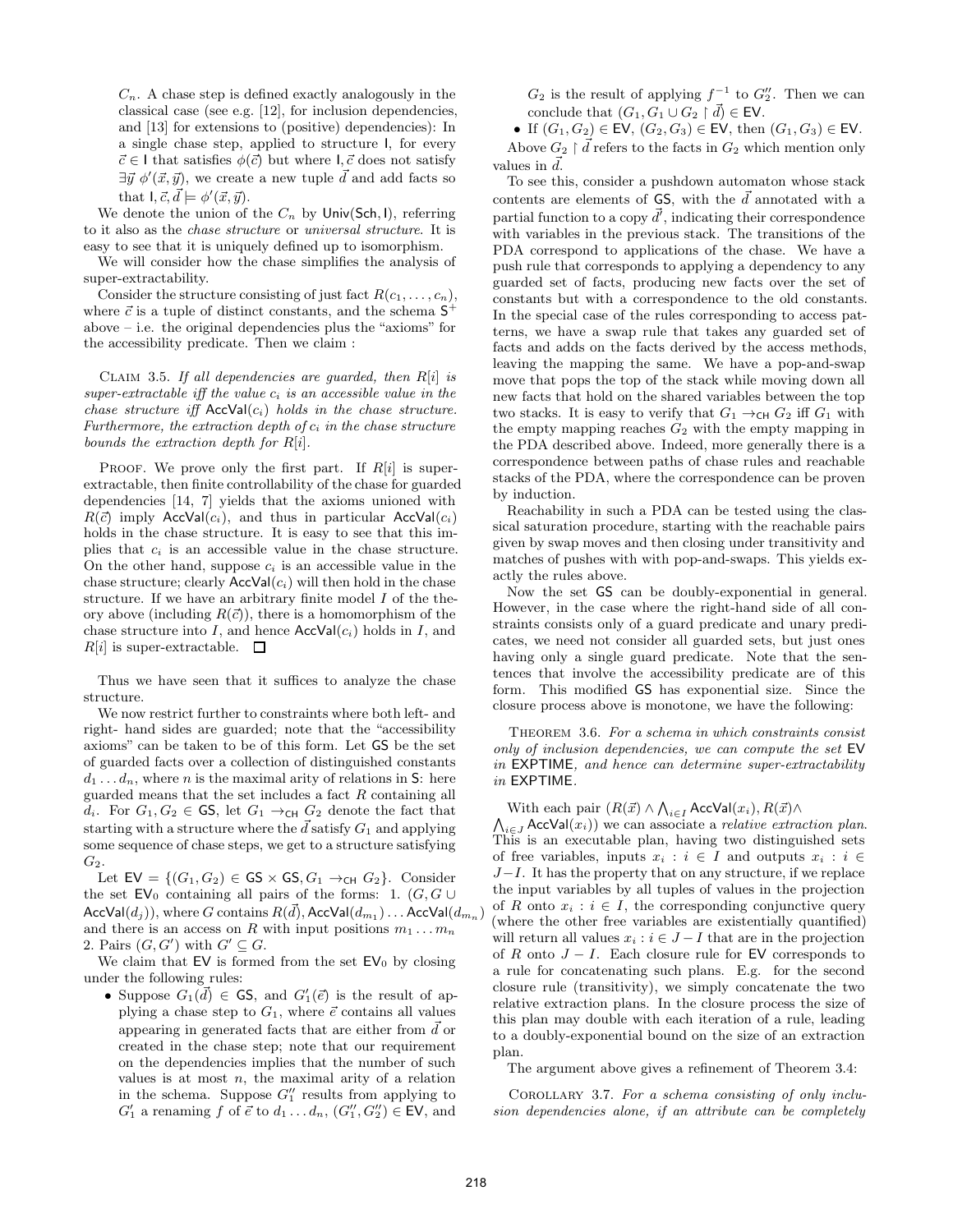extracted, then there is a static plan that witnesses this of at worst doubly-exponential size.

Extensions to more general dependencies. We now consider linear-guarded dependencies. Recall that a LinGDep is a sentence of the form:

$$
\forall \vec{x} \; R(\vec{x}) \to \exists \vec{y} \bigwedge_{j < m} T_j(\vec{x}, \vec{y}) \tag{1}
$$

We now show that the results for IDs extend to this case:

THEOREM 3.8. There is an EXPTIME algorithm that takes as input a schema with  $\textsf{LinGDep's}$  and a position  $R[j]$  and determines whether it is super-extractable. In addition, a super-extractable position has a static extraction plan.

PROOF. We omit the full proof, noting only that the simpler case where no repeated variables can be reduced to the case of inclusion dependencies. Given a schema S consisting of LinGDep we create a schema S ′ with only ID in a larger vocabulary. For each dependency dep as in (1), we introduce a relation  $R_{\text{dep}}$  with no access methods and with arity equal to the number of variables in dep, and replace dep with ID:

$$
\forall \vec{x} \; R(\vec{x}) \rightarrow \exists \vec{y} R_{\text{dep}}(\vec{x}, \vec{y})
$$

and for each  $j < m$ 

$$
\forall \vec{x} \ \vec{y} \ R_{\text{dep}}(\vec{x}, \vec{y}) \rightarrow T_j(\vec{x}, \vec{y})
$$

We claim that a position  $j$  of  $R$  is super-extractable in  $S$  iff it is super-extractable in  $S'$ .

The direction from right to left is clear, since every structure for S can be expanded into a structure satisfying S'. In the other direction, suppose that we have a structure  $I'$  for  $S'$  and a value v for  $R[j]$  that is not super-extractable on I'. We take a superstructure I of I' by replacing  $R_{\text{dep}}$  by  $\{\vec{x}, \vec{y} | \bigwedge_j T_j(\vec{x}, \vec{y})\}.$  The schema S is now satisfied, and we have not added any accessible tuples. Thus the set of access paths is unaffected, and  $v$  is thus not superextractable on  $I$ , allowing us to conclude that  $R[j]$  is not super-extractable in S.

Furthermore, any static extraction plan for  $S'$  must be an extraction plan for S, since the new predicates cannot occur. From this and Corollary 3.7 the theorem follows.  $\Box$ 

For guarded dependencies, we get a similar result, but with a worse bound, using the same technique; details are in the full paper.

THEOREM 3.9. There is a 2EXPTIME algorithm that takes as input a schema with  $GTGD$ 's and a position  $R[j]$  and determines whether it is super-extractable. A super-extractable position has a static extraction plan.

Exact Extraction. We have seen that if a relation is super-extractable, then we have a simple static plan that gets a superset of its values: a UCQ in the case of guarded constraints, and a CQ for inclusion dependencies. But what about getting the exact set of values?

We say that a position i in a relation R with arity n is  $ex$ tractable if it is super-extractable and furthermore for every structure  $\mathsf{I}$ , for every value c the query

$$
\exists x_1 \ldots x_{i-1} x_{i+1} \ldots x_n R(x_1 \ldots x_{i-1}, c, x_{i+1} \ldots x_n)
$$

is access-determined. That is, we can determine exactly the values in that position using the access methods. Upper

bounds on extractability will follow from later results on query answering:

THEOREM 3.10. For any set of guarded constraints, extractability is decidable in 2EXPTIME. For inclusion dependencies it is decidable in EXPTIME

The result will follow from Claim 4.15, proved later on, that gives a reduction from extractability to answer-determinacy, along with a 2EXPTIME bound on answer-determinacy for guarded constraints (proven in Theorem 4.1) and an EXPTIME bound on answer-determinacy for inclusion dependencies (proven in Proposition 4.13).

Lower bounds for (super-)extractability. Recall that for general guarded constraints, deciding super-extractability is 2EXPTIME-complete (Theorem 3.3). We now establish matching lower bounds for extractability and super-extractability for weaker dependencies. First note the following:

PROPOSITION 3.11. For any constraint language containing inclusion dependencies, there is polynomial time reduction from super-extractability to extractability. Thus hardness results for super-extractability carry over immediately to extractability.

PROOF. Given position  $i$  of  $R$  to be checked for superextractability with respect to constraints S, we let S' be the extension of  $S$  with unary predicate  $P$ , with an inclusion dependency from  $R[i]$  to  $P[1]$  and a boolean access on  $P$ . It is easy to see that  $R[i]$  is super-extractable iff  $P[1]$  is extractable.  $\square$ 

We can thus get bounds on extractability via super-extractability. We now give a lower bound on both for inclusion dependencies:

THEOREM 3.12. The problem of determining, given a schema S whose constraints consist only of inclusion dependencies and a position  $R[i]$  whether or not  $R[i]$  is super-extractable, is EXPTIME-hard. The same holds (via Proposition 3.11) for extractability.

The result is a bit surprising, in that the lower bound for inclusion dependency implication is PSPACE. The proof is by a rather involved reduction taking an alternating PSPACE machine  $M$  and input word  $w$ , producing in polynomial time a schema with distinguished relation  $R$  and position  $t$  such that M accepts w exactly when  $R[t]$  is super-extractable. It is given in the full version of the paper.

For guarded dependencies, we do not get a better bound then for general guarded constraints:

THEOREM 3.13. The problem of determining, given a schema S whose constraints consist only of guarded constraints, and a position  $R[i]$ , whether or not  $R[i]$  is super-extractable (resp. extractable), is 2EXPTIME-hard.

The proof is by a reduction to hardness results for determining certain answers with guarded dependencies [15].

#### **4. QUERY ANSWERING**

We now study deciding whether a query is access-determined. As in the case of super-extractability, we start with the general case of guarded constraints, showing that the notion is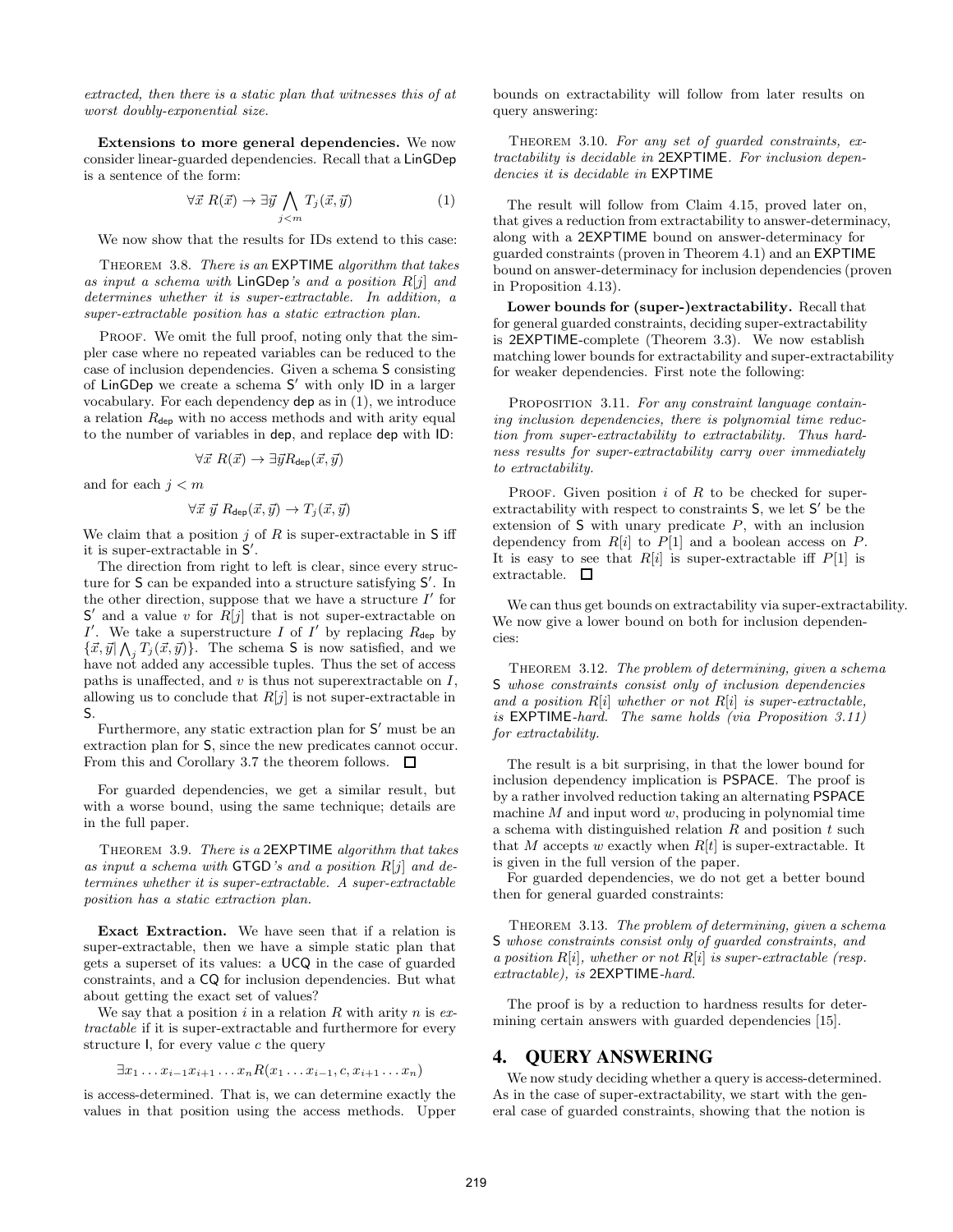decidable, and that when it happens we get a "static plan" for doing the answering. In this case, the static plan is a rewriting. We then turn to more restricted classes, moving this time first to guarded dependencies, and then to linearguarded dependencies.

Access-determined queries over Guarded constraints. We start our investigation of access-determinacy with a general result:

THEOREM 4.1. For a schema S comprising guarded constraints and a conjunctive query  $\mathcal Q$  it is decidable in 2EXPTIME whether  $Q$  is access-determined on S (and indeed, this problem is 2EXPTIME-complete).

For simplicity, we will prove these and other results in the section in the restricted case where every relation has at least one access, and hence the accessible substructure is the substructure induced by the accessible values. We consider a vocabulary extending S with unary predicates  $M_1, M_2$ , AccVal, along with a set C of  $|Q|$  many constants.

For a formula  $\phi$  and unary predicate A, let  $\phi_A$  be its restriction to A: subformulas of the form  $\exists x \psi$  are replaced by  $\exists x A(x) \land \psi$ . Further let  $h(Q)$  be the image of Q under a homomorphism  $h$ , where the variables are mapped onto constants in C.

For a homomorphism h consider the sentence  $T_h$  that is a conjunction of sentences asserting:

- the image of h is in  $M_2$
- $\neg \mathcal{Q}_{M_1}$ , where  $\mathcal{Q}_{M_1}$  is the relativization of  $\mathcal{Q}$  to  $M_1$
- $\forall x \ (\text{AccVal}(x) \to M_1(x) \land M_2(x))$ •  $con(S)_{M_1} \wedge con(S)_{M_2},$ where these denote the relativization of the constraints to the predicates  $M_1$  and  $M_2$ , respectively.
- $\bigwedge_R$  has an access with inputs  $\vec{x}$  $\forall \vec{x}, \vec{y} \left( R(\vec{x},\vec{y}) \, \wedge \, \bigwedge_i \mathsf{AccVal}(x_i) \; \rightarrow \; \bigwedge_j \mathsf{AccVal}(y_j) \right)$
- The analogous axioms to the one above for free accesses, and axioms stating that all constants are in AccVal.

We now relate these axioms to the notion of access-determinacy:

LEMMA 4.2. Some  $T_h$  is satisfied by a finite model iff  $Q$  is not access-determined on  $S$  iff  $T_{id}$  has a finite model, where id is the identity homomorphism onto a set of constants of the same size as Q.

PROOF. We prove only the first equivalence, the second follows since if  $T_h$  has a finite model for some h, then  $T_{id}$ has a finite model.

Suppose  $T_h$  has a finite model, which must be of the form  $M = (D, M_1, M_2, \text{AccVal}, \ldots)$ , where  $\ldots$  indicates the relations of the original schema S. Let AV be the accessible values of the reduct of  $M$  to  $S$ . It is clear from the axioms that the set  $AccVal$  in M must contain  $AV$ , although it may strictly contain it. We claim that if we replace AccVal by  $AV$ ,  $T<sub>h</sub>$  is still true: this is because the predicate AccVal is not mentioned in the rules of items 1,2 and 4 above; it is only universally quantified in those of item 3, while those of items 5 and 6 hold of  $AV$ . Thus we can assume  $AccVal$  is exactly the accessible values  $AV$ . Now consider the structure  $M'_1$  for S formed by restricting all S predicates to  $M_1$ . Q does not hold on this structure, but after making all possible accesses,  $Q$  is still consistent – since there is a structure  $M'_2$  satisfying the constraints with the same accessible substructure as  $M'_1$ 

on which Q holds, namely the one formed by restricting all S predicates to  $M_2$ . Thus  $\mathcal Q$  is not access-determined.

Conversely, suppose  $\mathcal Q$  is not access-determined, and consider a witness to this, consisting of structures  $I_1$  and  $I_2$ sharing the same accessible substructure, where Q does not hold in  $I_1$  but does hold in  $I_2$ . We create a structure for the vocabulary used in each  $T_h$  by letting:  $M_1$  be the domain of  $I_1$ , AccVal be the common accessible values of  $I_1$  and  $I_2$ ,  $M_2$ be the domain of  $I_2$ , and the S relations be as in  $I_1 \cup I_2$ . We let  $h$  be the homomorphism that witnesses that  $Q$  does hold in  $I_2$ , and interpret the constants in C accordingly. Then the resulting structure is a finite model of  $T_h$ .  $\Box$ 

We return to the proof of Theorem 4.1. Write the sentence  $T_h$  as  $\neg \mathcal{Q}_{M_1} \wedge G$ , where G is the conjunction of all conjuncts of  $T_h$  except the second one (referring to items in the ordering given before).

Observe that  $G$  is in the guarded fragment. For the rules in item 1 and 3 this is clear. For item 4 it follows from the fact that the constraints are guarded. For the last two items it follows since the accessed atom  $R$  serves as a guard.

 $\neg Q_{M_1}$  is the negation of a conjunctive query. Hence to check finite satisfiability of  $T_h$  we need to see if a GF sentence implies a conjunctive query over finite models (for short, we say that a theory *finitely implies* a query when this happens).

Thus, given the lemma, Theorem 4.1 follows from the following variant of the main result of Bárány, Gottlob, and Otto [7]:

THEOREM 4.3. One can decide in 2EXPTIME whether a  $GF$  sentence finitely implies a conjunctive query  $Q$ . Furthermore, this holds iff the sentence implies Q.

This result is stated in [7], with constants excluded. The extension to constants can be seen by examination of the proof, or by applying the more general result of [5] discussed further on, and removing constants by replacing them with existentially quantified variables (staying in the 2EXPTIMEdecidable language of [5]).

The corresponding hardness follows by noting that a query over inaccessible relations is access-determined exactly when the constraints are unsatisfiable, which is known to be 2EXPTIMEhard [10].

As with extractability, our axiomatization implies the existence of a bound on the number of accesses needed:

THEOREM 4.4. For any schema based on quarded constraints and conjunctive query  $Q$ , if  $Q$  is access-determined then it is k-access-determined for some k.

PROOF. If  $Q$  is not k-access-determined for any k, then by the Compactness Theorem of classical model theory [8] we see that there is a (possibly infinite) model  $M$  for the vocabulary extending the schema S with unary predicates  $M_1, M_2$  where the submodel generated by each  $M_i$  satisfies con(S),  $M_1$  does not satisfy Q but  $M_2$  does, and the accessible substructures of  $M_1$  and  $M_2$  are the same. Extending by the predicate AccVal, we get a model of  $T<sub>h</sub>$  for some homomorphism  $h$ , and hence applying the finite controllability result of [7] we get a finite model. Now Lemma 4.2 implies that  $Q$  is not access-determined.  $\Box$ 

Finally, we relate this to rewritability.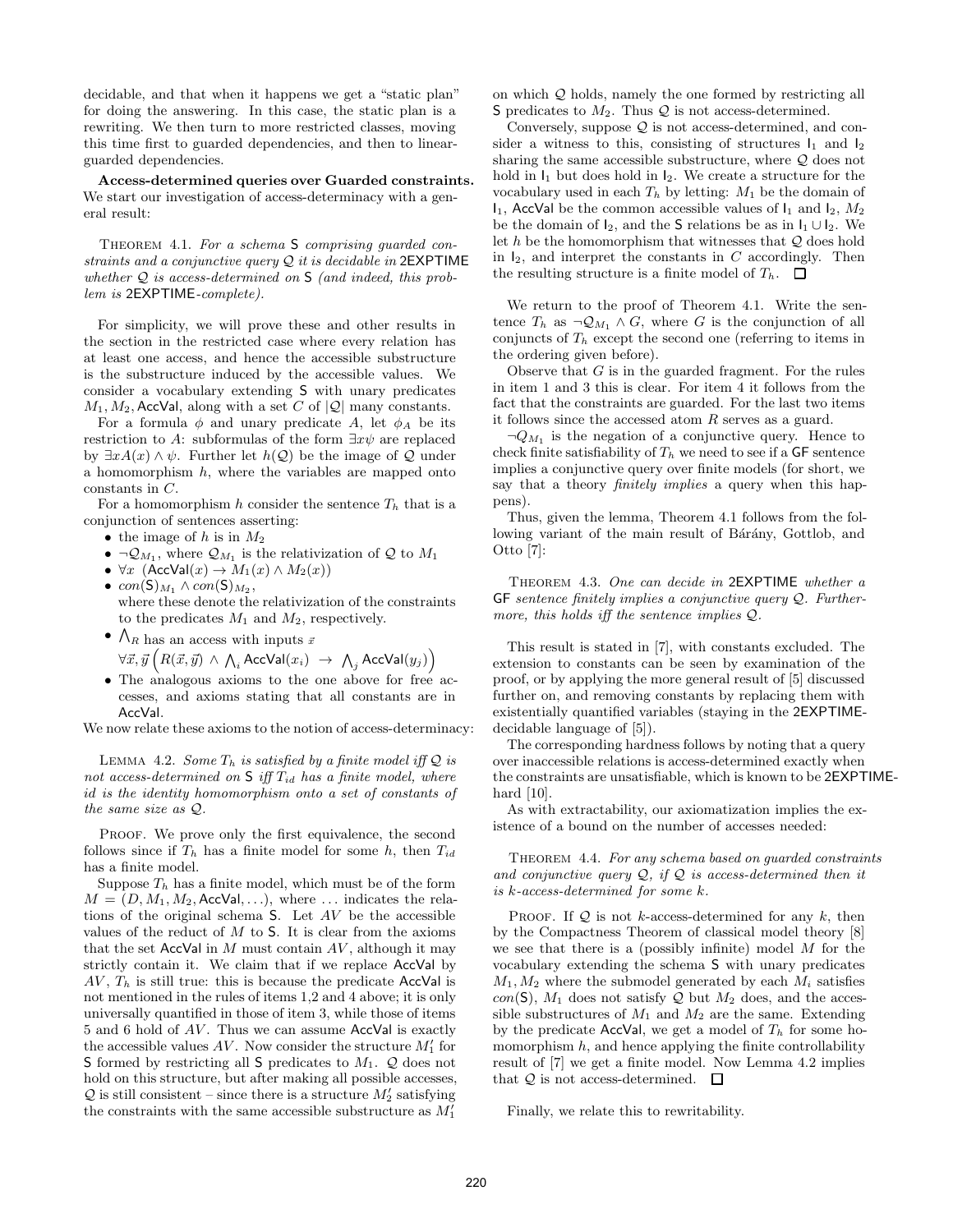Theorem 4.5. For any schema S having only guarded constraints and  $UCQQ$  access-determined on  $S$ , there is an integer  $k$  such that  $Q$  is  $FO,k$ -rewritable over  $S$ .

This result has the following consequence for the "data complexity" of access-determined queries:

COROLLARY 4.6. For any fixed  $UCQQ$  that is accessdetermined on S there is a polynomial time algorithm that finds the answer to  $Q$  on any structure for  $S$ .

In contrast, note that if  $Q$  is not access-determined, the data complexity of finding the certain answers to  $Q$  can be CoNP-hard, even for guarded constraints [7, Theorem  $19(5)$ .

In proving Theorem 4.5 we make use of the *guarded nega*tion fragment of first-order logic, denoted GNF, which we will discuss further below. GNF is built up from atomic formulas (including equality) via the rules:  $\phi_1, \phi_2 \in$  GNF  $\Rightarrow$  $\phi_1 \wedge \phi_2, \phi_1 \vee \phi_2 \in GNF; \ \phi \in GNF \Rightarrow \exists x_i \ \phi \in GNF; \text{ and }$  $\phi(\vec{x}) \in {\sf GNF} \Rightarrow R(\vec{x}) \wedge \neg \phi \in {\sf GNF}$ , where the atom  $R(\vec{x})$ , which may be a predicate or an equality, must contain all free variables of  $\phi$ . For a relational signature  $\sigma$ , we write  $GNF(\sigma)$  for the set of formulas in the guarded negation fragment that make use of only predicates in  $\sigma$ . The importance of GNF for us is that, as far as sentences are considered, it contains GF, contains all conjunctive queries, is closed under boolean combinations of sentences as well as guarded quantification, and that GNF has the finite model property. See Bárány, ten Cate, and Segoufin [5] for more information about GNF.

PROOF OF THEOREM 4.5. The proof uses exactly the line of argument in Marx's [6]. By Theorem 4.4 we know that for some  $k, Q$  is determined by the k-accessible substructure over finite models, relative to the constraints con(S). Note that the k-accessible substructure can be described as a set of acyclic conjunctive queries, which implies that it can be described by formulas in the guarded fragment. Also note that the free variables in the defining formulas are guarded. Hence  $\mathcal{Q} \vee \neg con(\mathsf{S})$  is a query in the guarded negation fragment that is determined over finite structures by a set of guarded negation views with free variables guarded, namely:  $\{con(S)\}\cup\{k - acc(R) : R \in S\}$ , where  $k - acc(R)$  is the restriction of relation  $R$  to the  $k$ -accessible substructure. Since all queries involved are in the guarded negation fragment, and all free variables are guarded, the statement that they are determined can be expressed as a sentence in the guarded negation fragment over a signature with two copies of the view predicates:

 $(\forall \vec{x} \bigwedge_i \phi_i(\vec{x}) \leftrightarrow \phi'_i(\vec{x})) \rightarrow (\forall \vec{x} \rho(\vec{x}) \leftrightarrow \rho'(\vec{x}))$  where  $\phi_i$ are the view definitions and  $\rho$  is  $\mathcal{Q} \vee \neg con(\mathsf{S})$ .

We can then apply the finite model property for GNF to infer that  $Q \vee \neg con(\mathsf{S})$  is determined by the views over all models. Thus by Theorem 3.1 of Segoufin and Vianu's paper [16],  $Q \vee \neg con(\mathsf{S})$  is rewritable in first-order logic using these views over all models, and hence  $Q$  is rewritable as a first-order query using  $\{k-acc(R): R \in \mathsf{S}\}\$ . In addition, the rewritten query is domain-independent: access-determinacy implies that changing the structures outside of the activedomains of  $\{k - acc(R) : R \in \mathbb{S}\}\)$  does not impact the result of Q∨¬con(S). A domain-independent query over a schema can be rewritten as a query using only quantification restricted to the active domain of structures in the schema (see, e.g. Lemma 5.3.8 in [17]), which in this case is exactly the *k*-accessible substructure.  $\Box$ 

Theorem 4.5 shows that we have a rewriting, but how complex can it be? Clearly, the rewriting can be a UCQ (e.g. if everything is accessible). It can also be an arbitrary formulas in the guarded fragment: the constraints may say that some inaccessible predicate  $R(x)$  is defined by a guarded fragment formula  $\phi(x)$  over accessible predicates, in which case the query  $\exists x R(x)$  is access-rewritable as  $\exists x \phi(x)$ . It is easy to contrive examples that mix and match the two cases above, requiring a rewriting that is a combination of a conjunctive query and guarded fragment formulas. It is thus natural to conjecture that whenever we have an accessdetermined query over a schema with guarded constraints, the rewriting can be found as a GNF formula. It turns out this is indeed the case.

THEOREM 4.7. For every schema S having only guarded constraints and every UCQ Q that is access-determined on S, there is a natural  $k$  such that  $Q$  is  $GNF, k$ -rewritable over S.

The result follows from a recently-proved result that GNF has the Craig Interpolation property. For convenience, we will state the property only for sentences below, although it normally talks about open formulas.

THEOREM 4.8. [18] If  $\phi \rightarrow \phi'$  is a validity, with  $\phi$  a GNFsentence over signature  $\tau$  and  $\phi'$  a GNF-sentence over signature  $\sigma$ , then there is a GNF-sentence  $\rho$  such that all predicates in the signature are in  $\sigma \cap \tau$  and all constants are in  $\sigma \cup \tau$  such that both  $\phi \to \rho$  and  $\rho \to \phi'$  are valid.

Given the above theorem, the proof follows along the same lines as Theorem 4.5. It is well-known (and is easy to show) that Craig Interpolation implies the Projective Beth Definability property for the logic (see [6]). From this we can in turn show that if a boolean query is determined by a set of views in the logic, then the query is rewritable in the logic. Applying this as in the proof of Theorem 4.5 we see that  $Q \vee \neg con(\mathsf{S})$  is rewritable as a GNF-sentence using predicates  $\{k - acc(R) : R \in \mathsf{S}\}.$ 

As in the proof of Theorem 4.5 the rewriting produced by the argument above quantifies over the whole structure (including the inaccessible values), rather than only the accessible ones. However, access-determinacy implies that the query is "domain-independent" (depending only on the extensions of the accessible predicates). By results of Bárány, ten Cate, and Otto [19], it can be converted into "Guarded-Negation Relational Algebra", and from there into an active domain formula in the Guarded Negation Fragment.

We note an important consequence of Theorem 4.7: for access-determined queries, the rewriting can be found effectively. The algorithm is a brute-force check of every GNF sentence: we can check whether each is a rewriting, using the decidability of GNF, and (since the query is access-determined), eventually the check will return true. Note also that this argument can be applied not just to access-determinacy of UCQs (nowhere did we use that the query was positive) but to access-determinacy of GNF queries; it can also be applied to constraints given in GNF rather than the guarded fragment.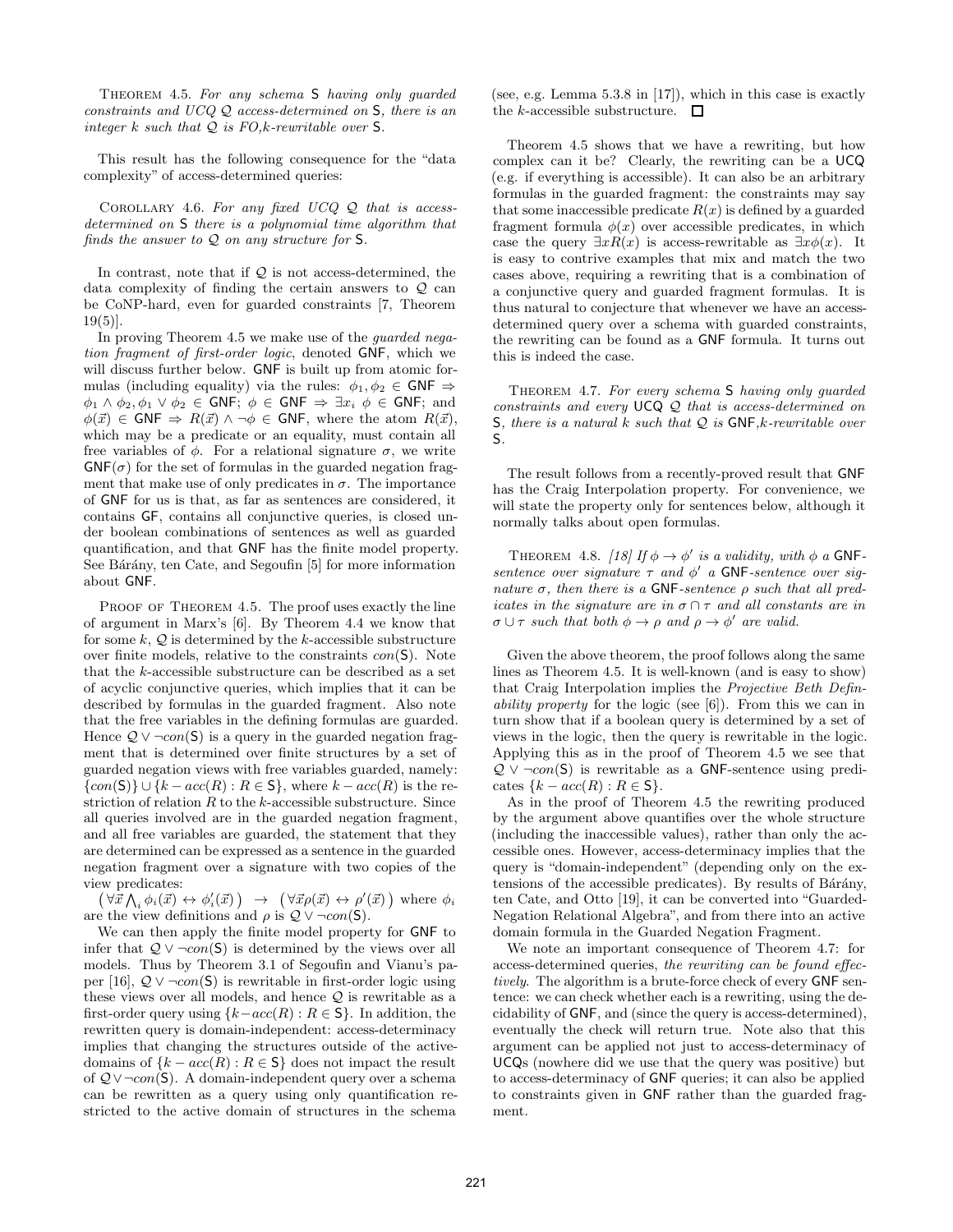Answerability for Dependencies. We now examine the relationship of access-determinacy to rewritability in restricted cases. We begin with the case of guarded dependencies. Recall that these are of the form:

$$
\forall \vec{x} \; R(\vec{x}) \land \phi(\vec{x}) \rightarrow \exists \vec{y} \phi'(\vec{x}, \vec{y})
$$

where R is an atom and  $\phi$ ,  $\phi'$  are conjunctions of atoms.

We let  $Chase(Sch, Q)$  be the structure formed by starting with the canonical structure of  $\mathcal{Q}$  (that is, the structure whose domain elements are the variables, with the structure given by the query [17]) as the initial structure, and then applying the chase construction using the constraints of schema Sch. Note that the resulting structure can be expanded to the vocabulary for  $T_h$ , by letting  $M_2$  be the entire structure, AccVal the accessible elements, and  $M_1$  the chase closure of AccVal, and we will sometimes abuse notation by viewing it that way subsequently. We can now relate the theory  $T_h$ presented before to this structure. The following is a variant of the standard universality property of the chase:

LEMMA 4.9. Given a homomorphism  $h$  from  $Q$  to a set of constants  $C$ , and a structure  $M$  containing  $C$  that satisfies  $T_h$ , there is a homomorphism from Chase(Sch, Q) onto a substructure  $M'$  of  $M$  satisfying  $T_h$ .

We can now show that checking whether a query is accessdetermined can also be done by looking at structures formed via the chase.

PROPOSITION 4.10. For schemas where all constraints are guarded dependencies,  $Q$  is access-determined iff the universal structure Chase(Sch,  $Q$ ) satisfies the relativization of  $Q$ to the chase closure of AccVal.

PROOF. In one direction, suppose Chase(Sch,  $Q$ ) has the property above. If  $\mathcal Q$  is not access-determined, onsider a finite structure I for schema Sch where Q holds, and another structure I' sharing the same accessible facts with I where  $Q$ does not hold. We can convert  $\mathsf I$  and  $\mathsf I'$  into a finite model  $M$ of  $T_h$  in the obvious way. By Lemma 4.9 we have a homomorphism from  $M' =$  Chase(Sch, Q) onto a submodel of M. Further, we can easily see that since the relativization of Q to the chase closure of  $AccVal$  is satisfied in  $M'$ , its homomorphic image will witness satisfaction of  $Q$  in  $\mathsf{I}'$ , contradicting our assumption.

In the other direction, if  $Q$  is access-determined, then by Lemma 4.2  $T_{id}$  does not have a finite model. Hence by Theorem  $4.3 T_{id}$  does not have any model, and thus no expansion of  $M' = \text{Chase}(\text{Sch}, \mathcal{Q})$  is a model of  $T_{id}$ . But if there were no witness to  $Q$  in the chase closure of AccVal within  $M'$ , consider the "obvious interpretation" of the chase closure as a structure for the vocabulary of  $T_{id}$  – that is, expanding to let  $M'_1$  the chase closure of the image of Q under id, and  $M'_2$ is the chase closure of AccVal. This structure would satisfy  $T_{id}$ , a contradiction.  $\Box$ 

Consequences. We first refine Proposition 4.10 to get a bound on the size of the chase closures that we need to consider.

Given any structure I of a schema with linear-guarded dependencies, and a set  $S \subset I$ , a k-step chase closure of S is any subset  $S_k$  of I that can be formed from  $S_0 = S$  the following inductive process: let  $S_{i+1}$  is formed from  $S_i$  by adding witnesses  $\vec{y}$  for every dependency,  $\forall \vec{x} \phi \rightarrow \exists \vec{y} \psi$  where  $\vec{x}$  is instantiated for every tuple in  $S_i$  satisfying  $\phi$ .

Lemma 4.11. Given a schema S whose constraints consist of quarded dependencies, a conjunctive query  $Q$  is accessdetermined iff for every structure I of the schema, there is a witness to  $Q$  in the k-step chase-closure of the k-accessible substructure of  $\mathsf{I}$ , where  $k$  is doubly exponential in the size of  $Q$  and  $S$ .

PROOF. Note that we can consider  $Chase(Sch, Q)$  as an  $\omega$ -tree where the nodes have labels that correspond to facts in the vocabulary of Sch unioned with AccVal, where the free variables are bounded by the number of variables in the right-hand side of any rule. When a new fact is generated in a chase step, it is added as a child of the node containing the guard fact. This is then an  $\omega$ -regular tree, and the rules in the schema along with the axioms for AccVal can be converted into the rules of a top-down non-deterministic Büchi tree automaton  $A_1$  that accepts the tree representation of Chase(Sch,  $Q$ ); at every node, a guess is made of all the facts that will hold of the variables in that node, with the state also tracking facts that have already been verified in an ancestor of the node. In each transition, a guess is made as to how the remaining facts to be verified are passed on to the children, and if the children do not include the necessary variables, the run fails. Note that this may require at most a doubly-exponential number of states, corresponding to every guarded collection.

By Lemma 4.10  $Q$  is not access-determined iff  $A_1$  accepts a tree which fails to contain a witness to  $\mathcal{Q}$  consisting of accessible elements. One can create an exponential-sized non-deterministic automaton  $A_2$  that accepts exactly trees that contain such a witness to  $\mathcal{Q}$ ; the complement of  $A_2$  can be obtained as doubly-exponential size non-deterministic automata. Thus  $\mathcal Q$  is not access-determined iff  $A_1 \cap A_2^c$  accepts a tree. This is true exactly when  $A_2^c$  does not accept on the unique tree accepted by  $A_1$  truncated to depth the number of states of  $A_1 \cap A_2^c$ .

This shows that in the canonical instance, it suffices to look for a witness to  $Q$  in the chase closure of AccVal within a doubly-exponential truncation of Chase(S, Q). The result now follows using the universality of the chase and of the canonical instance.  $\square$ 

We can get a refinement of Theorem 4.5, guaranteeing that queries can be rewritten in a special form.

THEOREM 4.12. Given a schema S whose constraints consist of guarded dependencies, a conjunctive query  $Q$  that is access-determined is  $\exists^+$  FO, k-rewritable for some k.

PROOF. By Lemma 4.11 we know that there is some  $k$ such that  $Q$  is true iff the query holds in the k-step chase closure of the k-accessible substructure. We now use the following fact:

Given a set of  $TGDs$ , a number k, and a conjunctive query  $Q$ , there is a UCQ  $Q'$  such that for every instance I,  $Q$  holds in the k-step closure of  $\mathsf I$  iff  $\mathcal Q'$  holds in  $\mathsf I$  itself.

This result is well-known (see e.g. [11]); by induction, it suffices to prove it for  $k = 1$ , and for  $k = 1$  it is proven by unioning the queries formed by 1. matching subqueries  $\mathcal{Q}'(\vec{x}, \vec{y})$  with the heads  $\phi(\vec{x}, \vec{y})$  of TGDs  $\rho(\vec{x}) \to \exists \vec{y} \phi(\vec{x}, \vec{y})$ where the variables  $\vec{y}$  cannot appear in  $\mathcal Q$  outside of  $\mathcal Q'$  2. replacing  $Q'$  in  $Q$  with  $\rho(\vec{x})$ 

We can use the chase-based approach to give a more precise bound on verifying that a query is access-determined.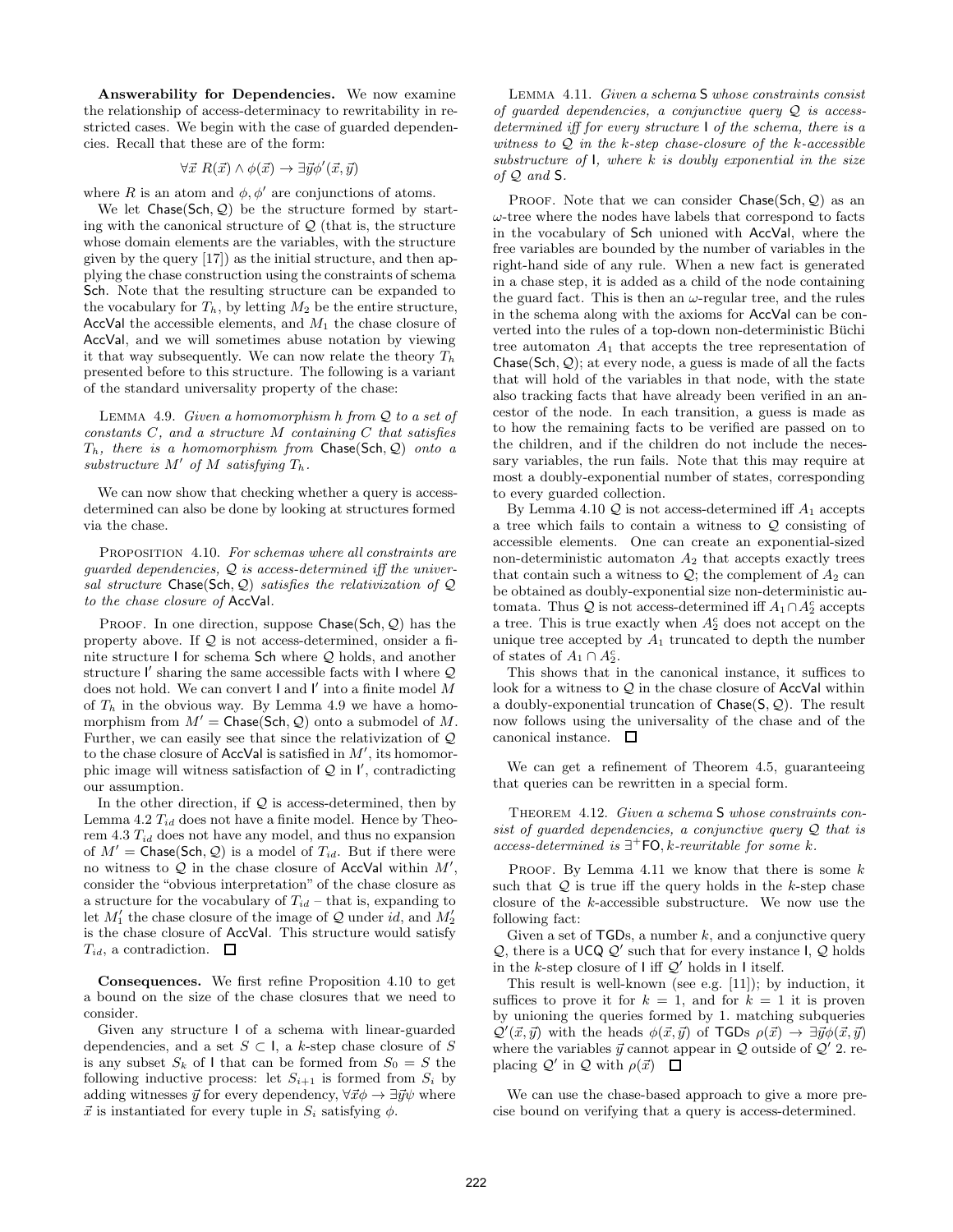PROPOSITION 4.13. In the case of schemas having only linear-guarded dependencies, we can determine if  $Q$  is accessdetermined in EXPTIME.

PROOF. (sketch) Notice that in these cases we know that Q is access-determined iff the chase structure contains a homomorphic image of  $Q$  in the chase closure of its accessible part. An exponential-sized PDA can explore the chase closure, guessing a homomorphism from the query to elements within guarded sets on the stack, and recording in the control state atoms that have already occurred in the pre-image of the homomorphism. Since reachability in a PDA is PTIME, we have an EXPTIME upper bound.  $\square$ 

Lower bounds. As with extractability, we have matching lower-bounds for checking if a query is access-determined.

PROPOSITION 4.14. Even for schemas having only inclusion dependencies, the problem of checking if  $Q$  is accessdetermined is EXPTIME-hard.

PROOF. We make use of the following claim, which is of independent interest:

Claim 4.15. There is a polynomial time reduction from extractability to access-determinacy, for each constraint class (inclusion dependencies, guarded constraints, . . .).

The proposition follows immediately from the claim, since extractability was shown to be EXPTIME-hard in Theorem 3.12.

Given a position  $R[i]$  in a schema S with inclusion dependencies, our reduction generates the query  $\mathcal{Q} = \exists \vec{x} P(x_i) \land$  $R(\vec{x})$ , over a schema S' obtained from adding unary predicate  $P$  to  $S$ , where  $P$  has only a "boolean access" – one requiring the value of the free variable as input.

We check that this is a reduction. It is easy to see that if  $R[i]$  is extractable,  $Q$  is access-determined – indeed, it has an obvious query plan. On the other hand, if  $R[i]$  is not extractable, we have a value  $v$  and two instances  $\overline{\mathsf{I}}$  and  $\overline{\mathsf{I}}'$ with the same accessible substructure, where  $v \in R[i]$  in I but  $v \notin R[i]$  in  $\mathsf{I}'$ . By expanding  $\mathsf{I}$  and  $\mathsf{I}'$  to have  $P(v)$  true, we get that  $Q$  is not access-determined. This completes the proof of the claim and (hence) the proposition.  $\Box$ 

Comparison with non-answerable queries. We compare the results we have obtained for access-determined query to the situation in the case of a non-access-determined query  $\mathcal{Q}$ 

For a logic  $L$ , say that a conjunctive query  $\mathcal{Q}$  is  $L$  access certain-answer rewritable over schema  $S$  if there is  $Q'$  such that: for any structure I satisfying the schema constraints,  $\mathcal{Q}'$  returns true on the accessible substructure of  $\sf I$  iff  $\mathcal Q$  is certain after the path returning the accessible substructure. More formally, AccessiblePart(I)  $\models Q'$  iff for all  $I' \models con(\mathsf{Sch})$ with AccessiblePart(I) = AccessiblePart(I') it holds that  $I' \models$  $\mathcal{O}$ 

We say  $Q$  is  $L,k$  access certain-answer rewritable iff the above is true but with the accessible substructure replaced by the k-accessible substructure.

If Q is access-determined, then Theorem 4.5 shows that it is  $FO, k$  access certain-answer rewritable.

We show that we may not have  $FO, k$  access certain-answer rewritability for any  $k$ , even in the absence of constraints:

PROPOSITION 4.16. There are conjunctive queries that are not  $FO, k$  access certain-answer rewritable for any  $k$ , even in the absence of constraints.

PROOF. We simply take a schema with no integrity constraints, containing a binary relation  $R$  which has an access method on the first position along with a unary relation U that is completely accessible. Thus the accessible substructure of a structure I is the restriction to the transitive closure under R of the interpretation of U. The query  $\exists x R(x,x)$  is certain iff the accessible substructure contains a tuple of the form  $R(x, x)$ : clearly this requires us to look at the full accessible substructure.  $\square$ 

It is well-known that conjunctive queries are not FO-rewritable over general guarded constraints. The following shows that they are not even FO access certain-answer rewritable:

PROPOSITION 4.17. There are conjunctive queries that are not FO access certain-answer rewritable over guarded constraints.

PROOF. We use the fact that query answering under guarded tgds (hence under guarded constraints) is not FO-rewritable in the usual sense of open world query answering [11]. Let  $Q'$  and S be a query and schema such that  $Q$  is not FOrewritable w.r.t. the constraints in S in the usual open-world query-answering sense. Consider S ′ with an additional copy  $R'$  of every predicate R in S. All predicates  $R'$  are fully accessible, while all the original predicates  $R$  are completely inaccessible. The constraints in the new schema include all the constraints in S, and in addition inclusion dependencies stating that  $R'$  is included in  $R$ . Thus the accessible substructure of a structure I is simply an arbitrary substructure of a structure satisfying the schema constraints. It is easy to see that our notion of access certain-answer rewritable degenerates to the standard notion of rewritability in this setting, and hence  $Q$  is not FO access certain-answer rewritable.  $\square$ 

Rewritability and Executability. Recall that Theorem 4.5 showed that for schemas with guarded constraints, any access-determined query is FO, k-rewritable and that Theorem 4.12 shows that for linear-guarded constraints each access-determined query is  $\exists^+$ FO, k rewritable.

We will now show that the latter queries have executable rewritings in the sense of [2]. Recall that an executable CQ is one where the order of the atoms is consistent with the access methods (variables occurring in input positions always occur at an earlier output position), and a UCQ is executable if it is a union of executable CQs. The following result is easy to show using the definitions:

PROPOSITION 4.18. A query  $Q$  is equivalent to an executable UCQ iff it is  $\exists^+$ FO, k rewritable for some k.

### **5. RELATED WORK**

Our work has a close connection to two lines of research. The most obvious connection is to the study of answering queries with limited access constraints. This notion has been studied from the theoretical point of view in the 90's [20, 21]. There were also systems created which optimize queries with respect to access restrictions, e.g. Florescu et. al [22]. Chang and Li [1, 9] began the study of which queries were answerable, with particular emphasis on the application to integration from web-based data sources. The study of answerability was continued by Nash, working with Ludäscher, and later with Deutsch [3, 4, 2].